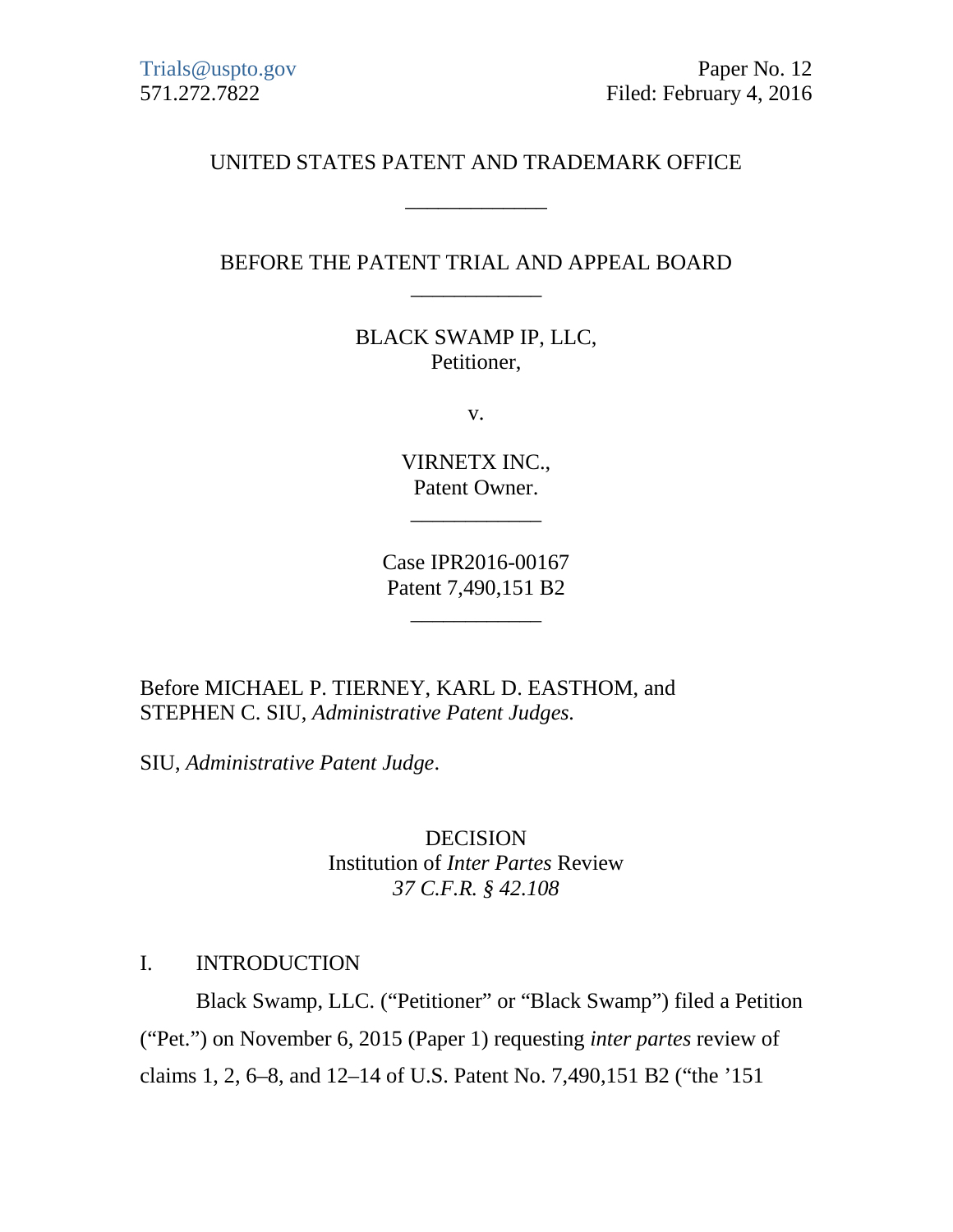Patent," Ex. 1001). Along with the Petition, Petitioner filed a Motion for Joinder (Paper 2, "Mot.") with IPR2015-01047, *Mangrove Partners Master Fund, Ltd. v. VirnetX Inc*. (the "Mangrove proceeding"), a pending *inter partes* review involving the '151 patent.

VirnetX Inc. ("Patent Owner" or "VirnetX") filed a Preliminary Response (Paper 10, "Prelim. Resp.") on January 22, 2016 and an Opposition to the Motion for Joinder (Paper 7, "Opp.") on December 7, 2015. For the reasons described below, we institute an *inter partes* review of all the challenged claims and grant Petitioner's Motion for Joinder.

#### II. ANALYSIS

An *inter partes* review may be joined with another *inter partes* review, subject to the provisions of 35 U.S.C. § 315(c), which governs joinder of *inter partes* review proceedings:

(c) JOINDER. – If the Director institutes an inter partes review, the Director, in his or her discretion, may join as a party to that inter partes review any person who properly files a petition under section 311 that the Director, after receiving a preliminary response under 313 or the expiration of the time for filing such a response, determines warrants the institution of an inter partes review under section 314.

As the moving party, Petitioner bears the burden of proving that it is entitled to the requested relief. 37 C.F.R. § 42.20(c). A motion for joinder should: (1) set forth the reasons joinder is appropriate; (2) identify any new grounds of unpatentability asserted in the petition; and (3) explain what impact (if any) joinder would have on the trial schedule for the existing review.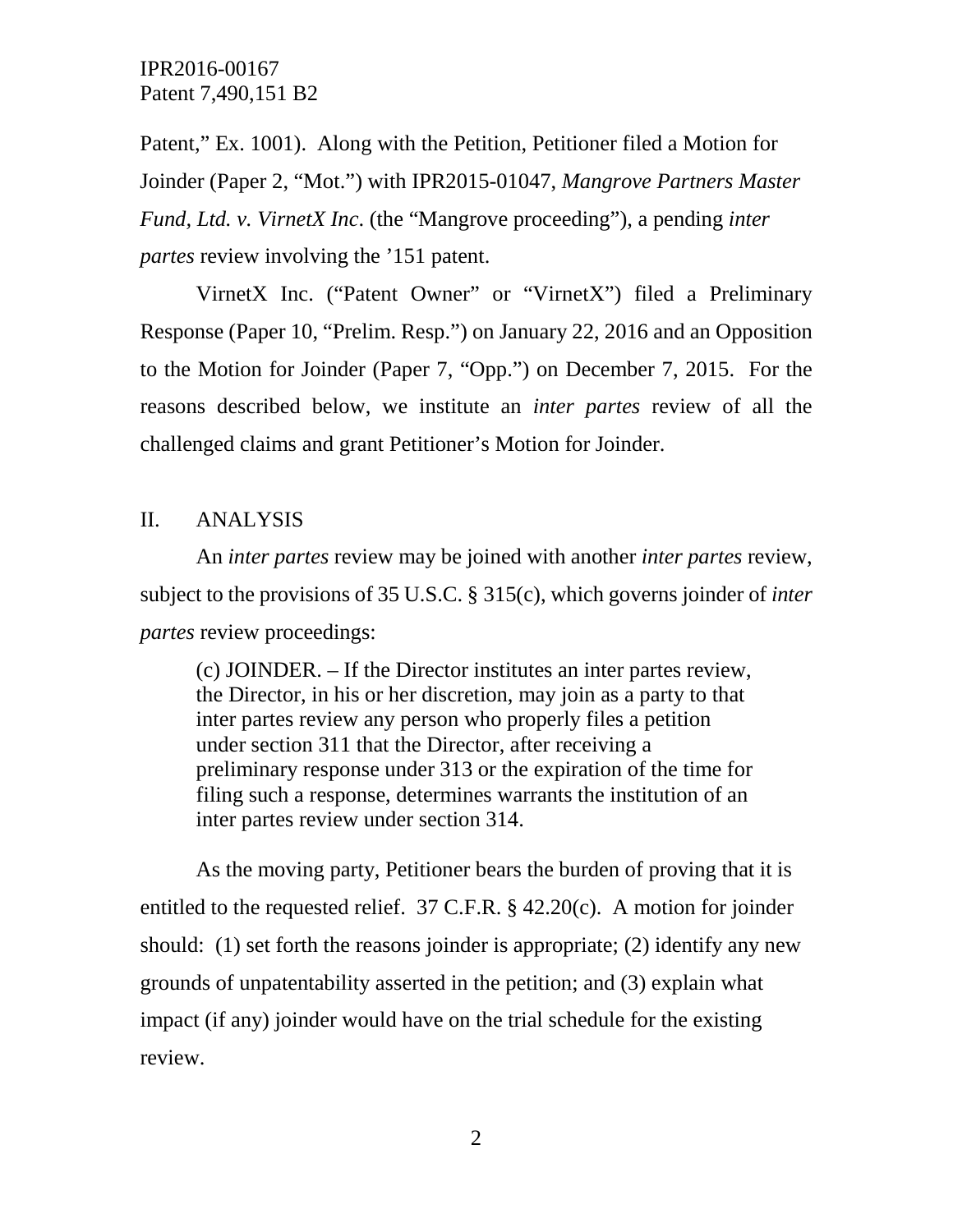The Petition in this proceeding has been accorded a filing date of November 6, 2015 (Paper 4), which satisfies the joinder requirement of being filed within one month of our instituting a trial in IPR2015-01047 (i.e., within one month of October 7, 2015). 37 C.F.R. § 42.122.

The Petition in this proceeding asserts the same grounds as those on which we instituted review in IPR2015-01047. On October 7, 2015, we instituted a trial in the IPR2015-01047 matter on the following grounds:

| <b>Reference(s)</b>              | <b>Basis</b> | <b>Claims challenged</b> |
|----------------------------------|--------------|--------------------------|
| Kiuchi <sup>1</sup>              | \$102        | 1, 2, 6–8, and $12-14$   |
| Kiuchi and RFC $1034^2$          | \$103        | 1, 2, 6–8, and $12-14$   |
| Kiuchi and Rescorla <sup>3</sup> | \$103        | 1, 2, 6–8, and $12-14$   |
| Kiuchi and RFC 1034 and          | \$103        | 1, 2, 6–8, and $12-14$   |
| Rescorla                         |              |                          |

*Mangrove Partners Master Fund, Ltd. v. VirnetX Inc*., Case IPR2015-01047, slip. op. at 12 (PTAB October 7, 2015) (Paper 11) ('1047 Decision); *see also* IPR2015-01047, slip. op. at 1–2 (PTAB December 10, 2015) (Paper 24) ('1047 Errata).

In view of the identity of each of the challenges in the instant Petition to at least one challenge presented in the petition in IPR2015-01047, we

<span id="page-2-0"></span> <sup>1</sup> Takahiro Kiuchi and Shigekoto Kaihara, *C-HTTP – The Development of a Secure, Closed HTTP-Based Network on the Internet*, PROCEEDINGS OF THE SYMPOSIUM ON NETWORK AND DISTRIBUTED SYSTEM SECURITY, IEEE 64–75 (1996) (Ex. 1002, "Kiuchi").

<span id="page-2-1"></span><sup>2</sup> P. Mockapetris, *Domain Names – Concepts and Facilities*, Network Working Group, Request for Comments: 1034 (1987) (Ex. 1005, "RFC1034").

<span id="page-2-2"></span><sup>3</sup> E. Rescorla and A. Schiffman, *The Secure HyperText Transfer Protocol*, Internet Draft (Feb. 1996) (Ex. 1004, "Rescorla").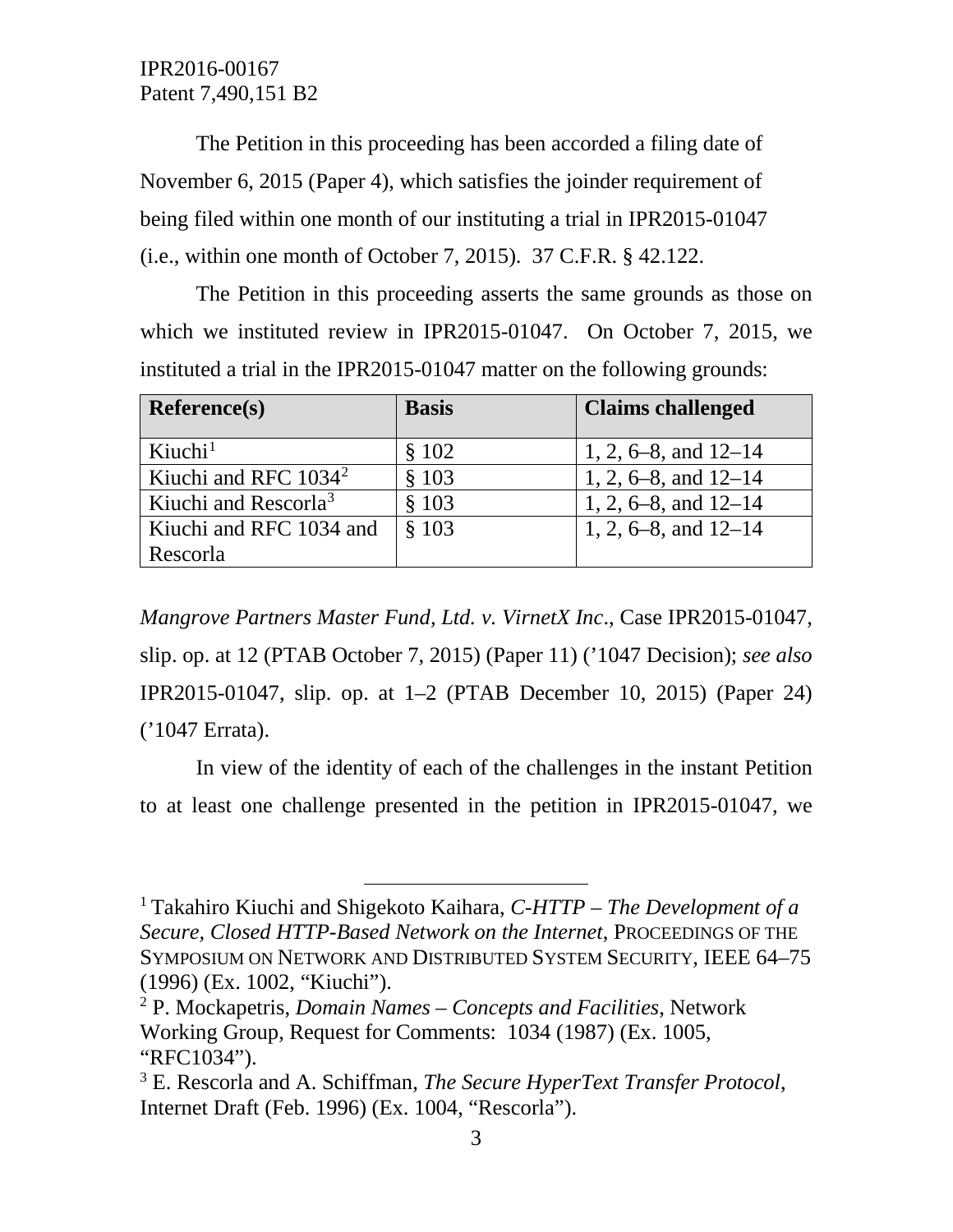institute an *inter partes* review in this proceeding on the same grounds as those on which we instituted *inter partes* review in IPR2015-01047.

Patent Owner argues that "[g]iven the number of serial challenges filed against the '151 patent, and the fact that several are currently pending at the Office, the board should invoke its authority under 35 U.S.C. §§ 315(d) and 325(d) to deny institution of this challenge." Prelim. Resp. 1. Patent Owner also argues that the instant petition is "duplicative" and presents a "burden for the Board and the parties." Prelim. Resp. 4; See also, *Id*. 5–7. We have considered carefully Patent Owner's arguments but decline to exercise our authority to deny institution on this ground.

Patent Owner argues that institution should be denied because Petitioner's "Petition is entirely devoid of any expert testimony in support of its analysis" and has, therefore, allegedly "fail[ed] to meet its burden of demonstrating a reasonably likelihood of prevailing in proving unpatentability of any challenged claim." Prelim. Resp. 8. Patent Owner also argues that Petitioner's "analysis does not rely on any expert testimony." Opp. 3. Patent Owner does not demonstrate sufficiently that reliance on expert testimony is required or that the absence of expert testimony alone indicates the failure to demonstrate a reasonable likelihood of prevailing in proving unpatentability of a challenged claim. We are not persuaded by Patent Owner's argument.

Patent Owner argues that joinder would "increase the complexity" of the proceeding because "[w]hile the primary reference, *Kiuchi*, remains the same, the analyses differ throughout." Opp. 2. In particular, Patent Owner argues that Petitioner "rel[ies] on Kiuchi's 'client-side proxy'" but that petitioner in IPR2015-01047 "relies on Kiuchi's 'client-side proxy' and 'C-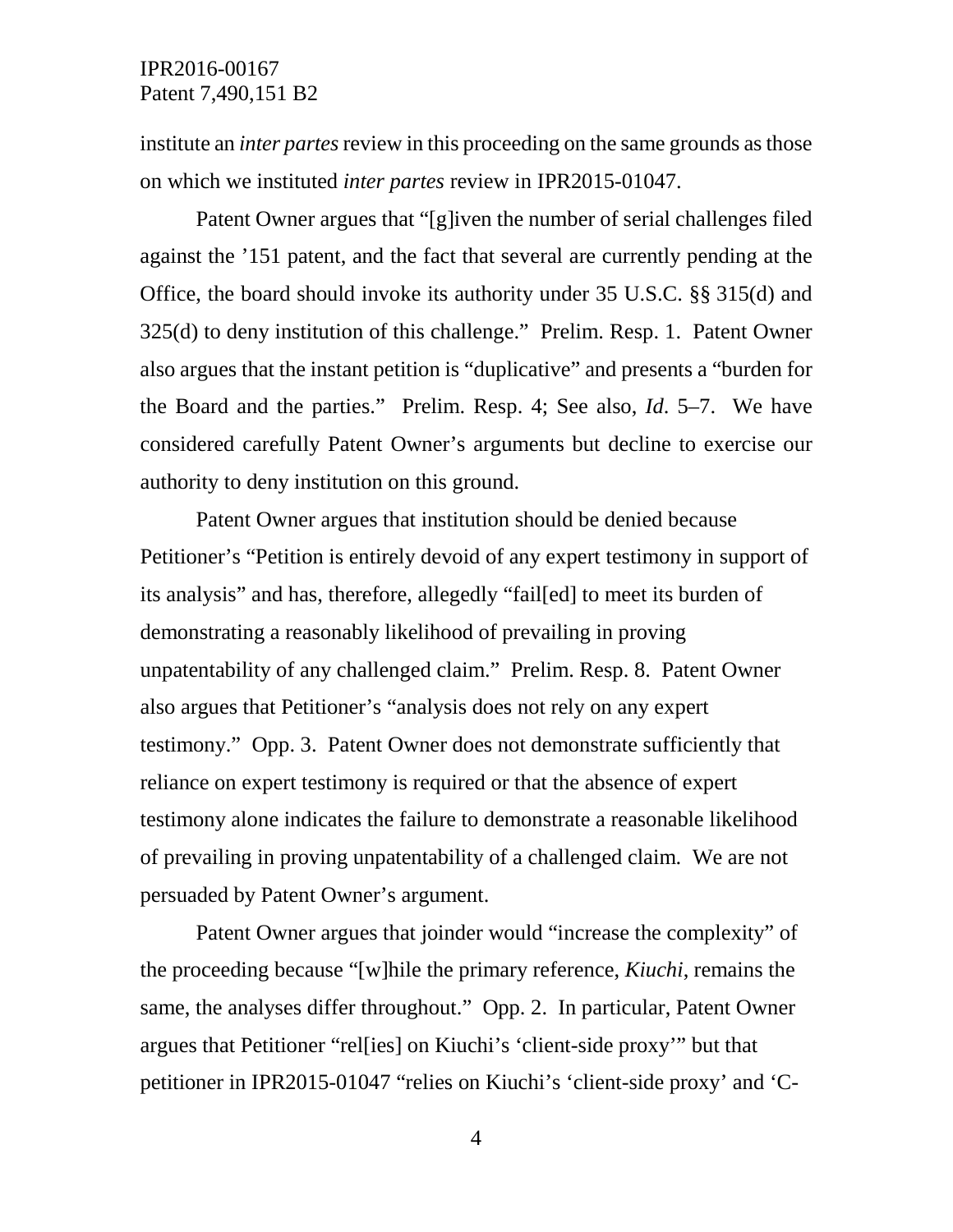HTTP name server' for allegedly disclosing the same feature." Opp. 2. According to Patent Owner, the alleged "differences . . . . would require VirnetX additional time to respond." Opp. 6. We have considered carefully Patent Owner's argument but are not persuaded. For example, Patent Owner does not demonstrate sufficiently that any alleged difference in rationale presented by Petitioner would be sufficiently different and complex to preclude joinder. Nor does Patent Owner demonstrate adequately that the alleged "additional time to respond," if any, would be prohibitive.

Patent Owner also argues that if joinder is granted, "an altogether new ground would be added to the Mangrove proceeding" and that the "altogether new ground would be added in the proceeding necessitating significant additional time for Patent Owner to respond." Opp. 3, 4. Patent Owner's argument is moot in view of the Errata issued on December 10, 2015 (Paper 24) in IPR2015-01047.

Patent Owner argues that joinder should be denied because "[this] petition represents the tenth attempt to challenge the validity of the '151 patent at the Office" and would, therefore, allegedly prevent "a just, speedy, and inexpensive review of a patent." Opp. 6, 7 (citing IPR2013-00354, IPR2013-00376, IPR2014-00173, IPR2014-00610, IPR2015-00187, IPR2015-01047, IPR2016-00063, and IPR2016-00167). We have considered carefully Patent Owner's arguments but find them unpersuasive. For example, even assuming Patent Owner is correct that there have been nine previous challenges to the patentability of the claims of the '151 patent, Patent Owner does not assert or demonstrate sufficiently that any of the alleged matters involve Black Swamp at all.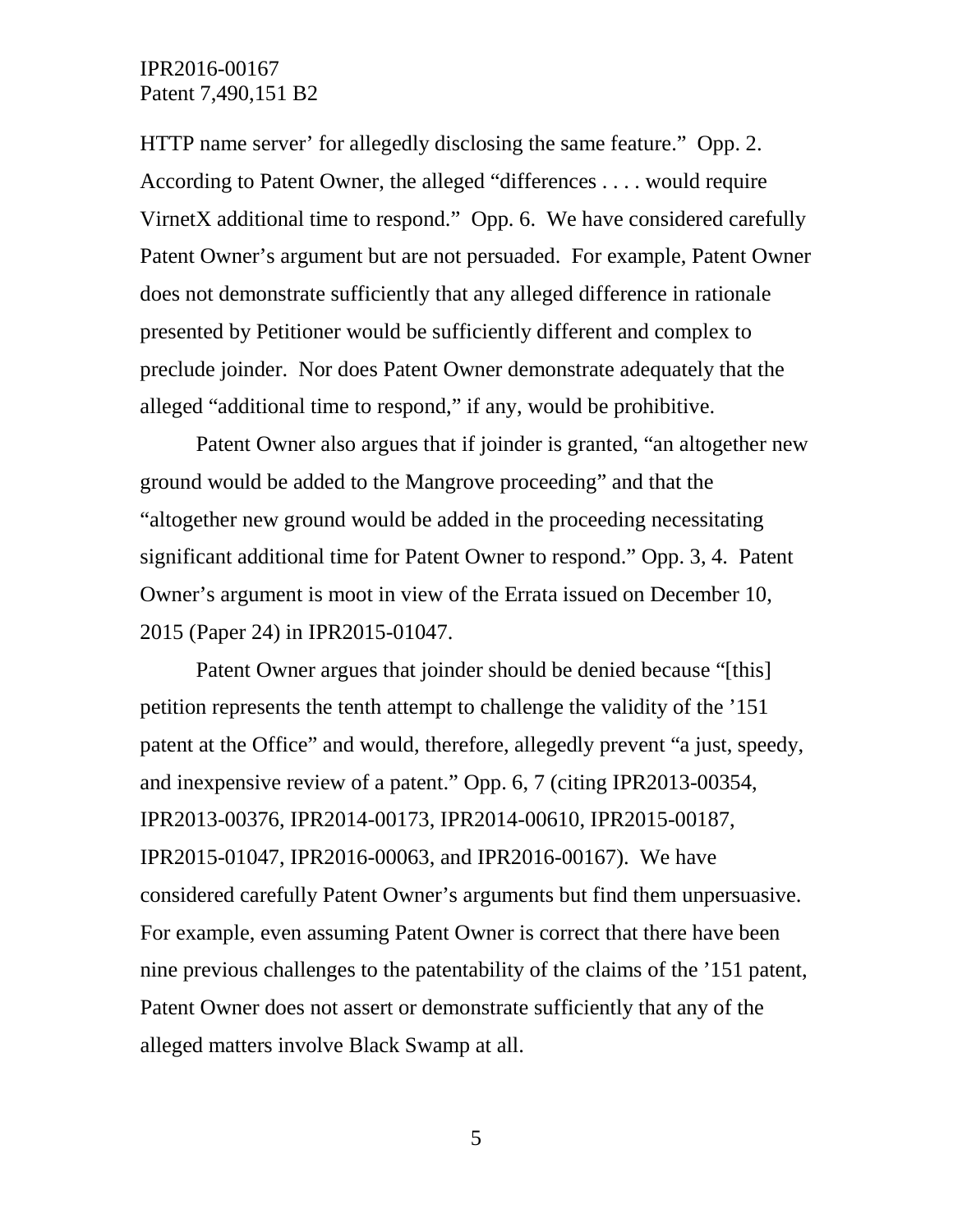Patent Owner argues that joinder would "prejudice VirnetX because it appears that Black Swamp's purpose for filing its petition is nothing more than an attempt at extortion." Opp. 7. Aside from conjecture and speculation, Patent Owner does not provide sufficient evidence to indicate the purpose of this petition. Moreover, even if such evidence were to be presented, Patent Owner does not demonstrate persuasively that the purpose of filing a petition bears on whether to institute or whether to grant or deny joinder.

Patent Owner argues that "allowing another party to join . . . would further tip the scale of resources in favor of the petitioner." Prelim. Resp. 10. Patent Owner does not provide sufficient detail as to how joining Petitioner would "tip the scale of resources" or how much "tipping of the scale," if any, would occur. Without such a showing, we can only surmise that any "tipping of scales," assuming there would be any "tipping" at all, would be inconsequential for purposes of determining joinder. Hence, we are unpersuaded by Patent Owner's argument.

As a Petitioner in IPR2015-01047, Black Swamp shall adhere to the existing schedule of IPR2015-01047. All filings by Black Swamp in IPR2015-01047 shall be consolidated with the filings of the IPR2015-01047 petitioner (i.e., Mangrove), unless the filing involves an issue unique to Black Swamp or states a point of disagreement related to the consolidated filing. In such circumstances, Black Swamp may make a separate filing of no more than five pages, without prior authorization of the Board. The page limits set forth in 37 C.F.R. § 42.24 will apply to all consolidated filings.

Black Swamp is bound by any discovery agreements, including deposition arrangements, between Patent Owner and the IPR2015-01047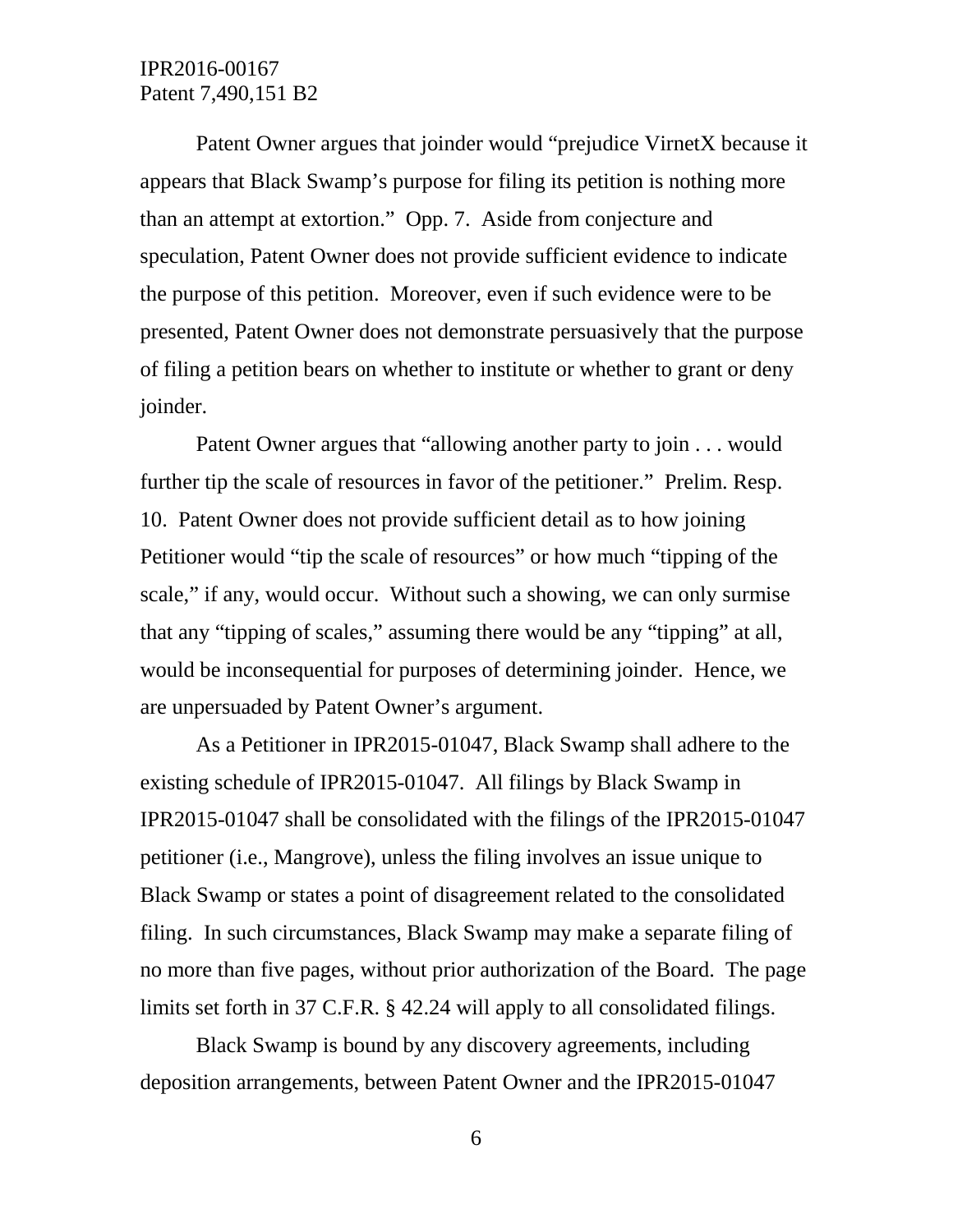petitioner and shall not seek any discovery beyond that sought by the IPR2015-01047 petitioner (i.e., Mangrove). Patent Owner shall not be required to provide any additional discovery or deposition time as a result of joinder. The IPR2015-01047 petitioner shall designate attorneys to conduct the cross-examination of any witness produced by Patent Owner and the redirect examination of any other witness, within the timeframes set forth in 37 C.F.R. § 42.53(c) or agreed to by Patent Owner and the IPR2015-01047 petitioner (i.e., Mangrove). No individual petitioner will receive any additional cross-examination or redirect examination time. Moreover, if an oral hearing is requested and scheduled, the IPR2015-01047 petitioner (i.e., Mangrove) shall designate attorney(s) to present at the oral hearing in a consolidated argument.

The Board expects Black Swamp and Patent Owner to resolve any disputes between them and/or with the IPR2015-01047 petitioner (i.e., Mangrove) or with Apple, Inc., and to contact the Board only if such matters cannot be resolved.

III. ORDER

For the reasons given, it is

ORDERED that Petitioner's Motion for Joinder is granted;

FURTHER ORDERED that IPR2016-00167 is instituted and joined with IPR2015-01047;

FURTHER ORDERED that the grounds on which IPR2015-01047 was instituted are unchanged and no other grounds are included in the joined proceeding;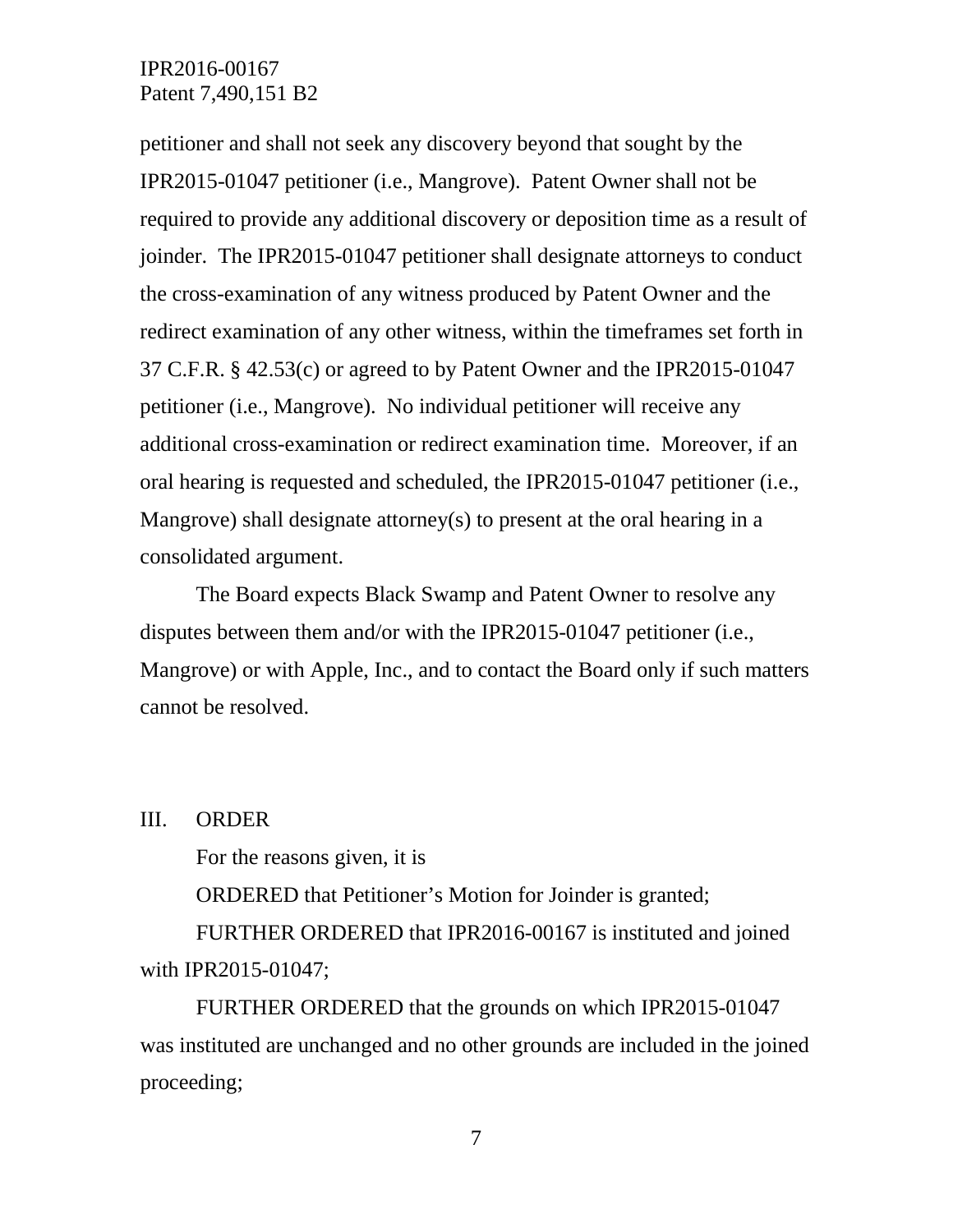FURTHER ORDERED that the Scheduling Order entered in IPR2015-01047 (Paper 12) as modified by the Order changing due date 1 (Paper 20) and the Order changing due date 1 and 2 (Paper 34) remain unchanged and shall govern the schedule of the joined proceedings;

FURTHER ORDERED that, throughout the joined proceeding, Mangrove will file papers, except for motions that do not involve the other party or parties, as a single, consolidated filing; that the filing party (Mangrove) will identify each such filing as a Consolidated Filing;

FURTHER ORDERED that any separate filing by Black Swamp in IPR2015-01047 must not exceed five pages, without prior authorization of the Board;

FURTHER ORDERED that Black Swamp is bound by any discovery agreements between Patent Owner and the other petitioner in IPR2015- 01047 (i.e., Mangrove) and that Black Swamp shall not seek any discovery beyond that sought by the other petitioner in IPR2015-01047 (i.e., Mangrove);

FURTHER ORDERED that all petitioners in IPR2015-01047 (i.e., Mangrove, Apple, Inc., and Black Swamp) shall collectively designate attorney(s) to conduct the cross-examination of any witness produced by Patent Owner and the redirect examination of any other witness; within the timeframes set forth in 37 C.F.R. § 42.53(c) or agreed to by the parties;

FURTHER ORDERED that all petitioners in IPR2015-01047 (i.e., Mangrove, Apple, Inc., and Black Swamp) shall collectively designate attorney(s) to present at the oral hearing, if requested and scheduled, in a consolidated argument;

FURTHER ORDERED that IPR2016-00167 is terminated under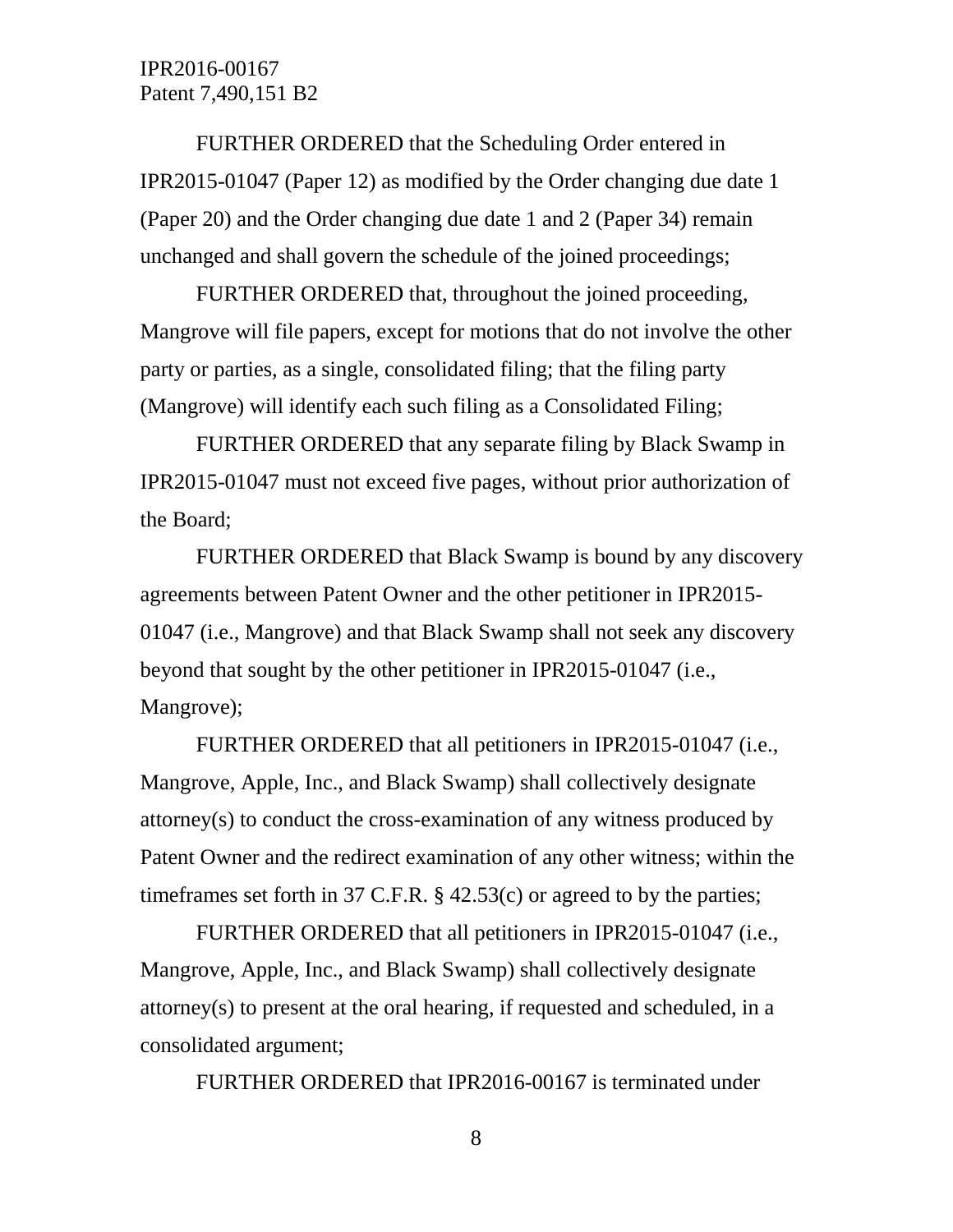37 C.F.R. § 42.72 and all further filings in the joined proceedings are to be made in IPR2015-01047;

FURTHER ORDERED that a copy of this Decision will be entered into the record of IPR2015-01047; and

FURTHER ORDERED that the case caption in IPR2015-01047 shall be changed to reflect joinder with this proceeding in accordance with the attached example.

For PETITIONER:

Abraham Kasdan James T. Bailey, WIGGIN AND DANA LLP [akasdan@wiggin.com](mailto:akasdan@wiggin.com) [jtb@jtbaileylaw.com](mailto:jtb@jtbaileylaw.com)

Jeffrey P. Kushan Thomas A. Broughan, III Scott M. Border SIDLEY AUSTIN LLP [jkushan@sidley.com](mailto:jkushan@sidley.com) [tbroughan@sidley.com](mailto:tbroughan@sidley.com) [sborder@sidley.com](mailto:sborder@sidley.com)

Thomas H. Martin Wesley C. Meinerding MARTIN & FERRARO, LLP 1557 Lake O'Pines Street, NE Hartville, OH 44632

For PATENT OWNER:

Joseph E. Palys Naveen Modi PAUL HASTINGS LLP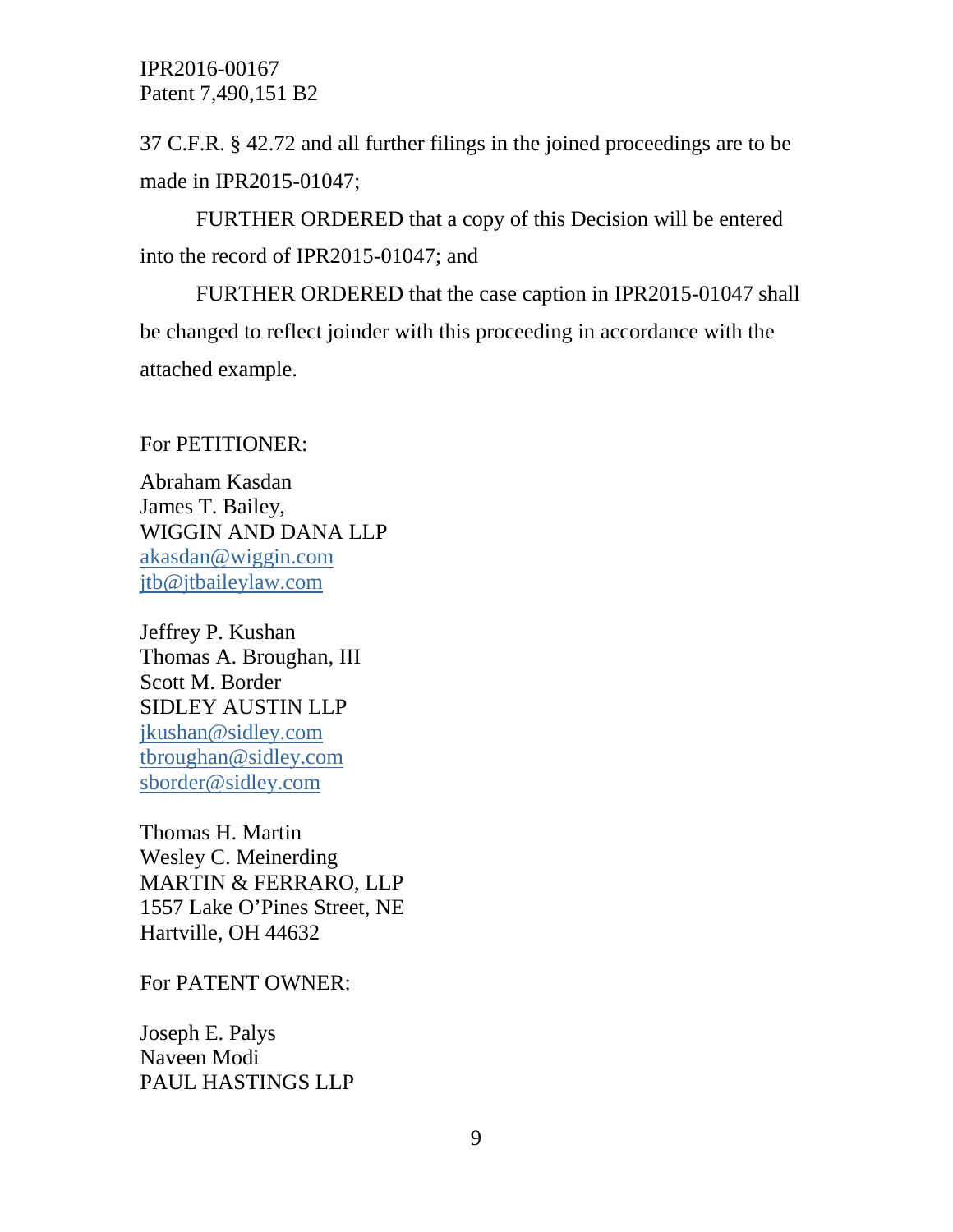[josephpalys@paulhastings.com](mailto:josephpalys@paulhastings.com) [naveenmodi@paulhastings.com](mailto:naveenmodi@paulhastings.com)